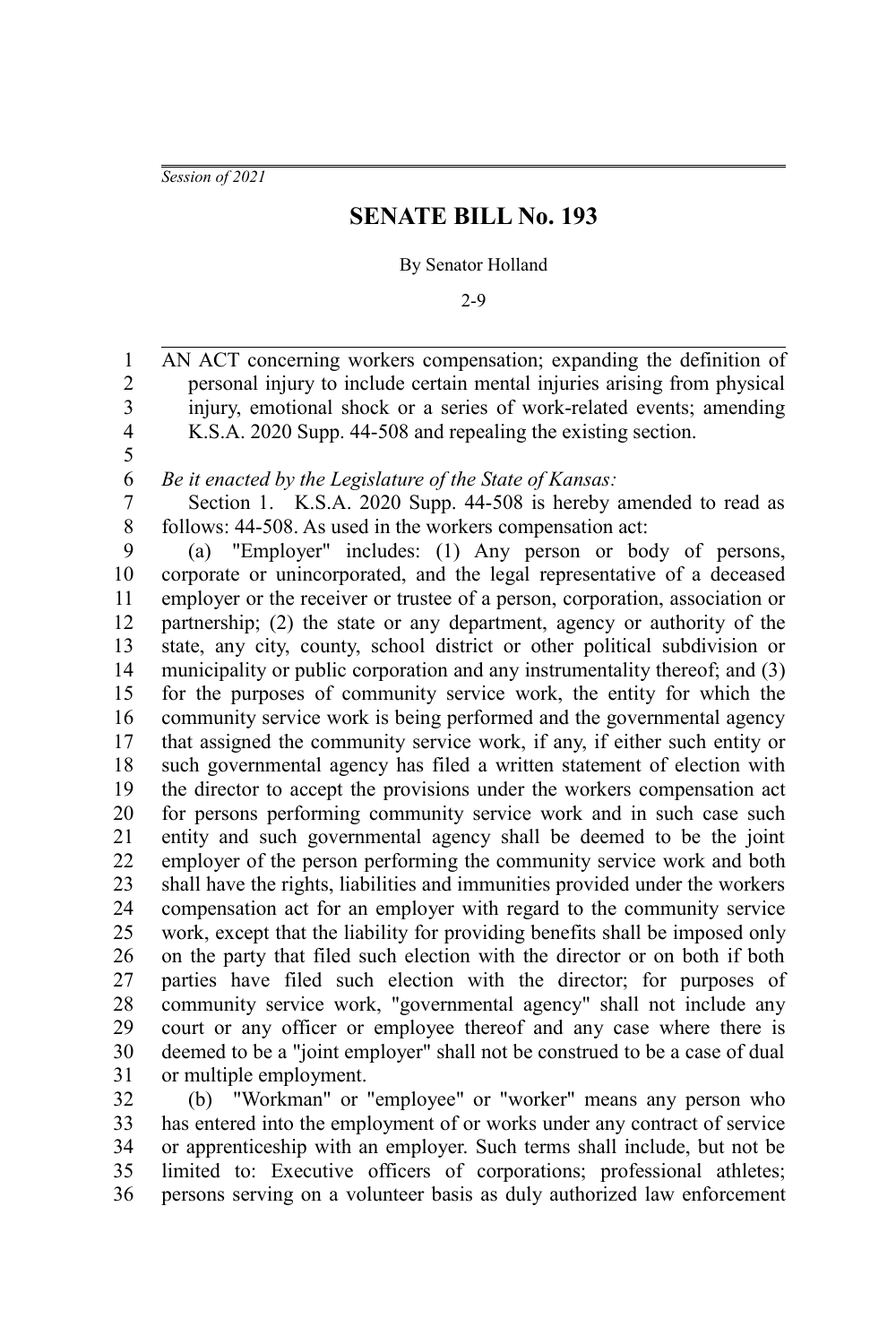officers, emergency medical service providers, as defined in K.S.A. 65- 6112, and amendments thereto, firefighters, but only to the extent and during such periods as they are so serving in such capacities; persons employed by educational, religious and charitable organizations, but only to the extent and during the periods that they are paid wages by such organizations; persons in the service of the state or any department, agency or authority of the state, any city, school district or other political subdivision or municipality or public corporation and any instrumentality thereof, under any contract of service, express or implied, and every official or officer thereof, whether elected or appointed, while performing official duties; persons in the service of the state as volunteer members of the Kansas department of civil air patrol, but only to the extent and during such periods as they are officially engaged in the performance of functions specified in K.S.A. 48-3302, and amendments thereto; volunteers in any employment, if the employer has filed an election to extend coverage to such volunteers; minors, whether such minors are legally or illegally employed; and persons performing community service work, but only to the extent and during such periods as they are performing community service work and if an election has been filed an election to extend coverage to such persons. Any reference to an employee who has been injured shall, where the employee is dead, include a reference to the employee's dependents, to the employee's legal representatives or, if the employee is a minor or an incapacitated person, to the employee's guardian or conservator. Unless there is a valid election in effect that has been filed as provided in K.S.A. 44-542a, and amendments thereto, such terms shall not include individual employers, limited liability company members, partners or self-employed persons. 1 2 3 4 5 6 7 8 9 10 11 12 13 14 15 16 17 18 19 20 21 22 23 24 25 26 27

(c) (1) "Dependents" means such members of the employee's family as were wholly or in part dependent upon the employee at the time of the accident or injury. 28 29 30

(2) "Members of a family" means only surviving legal spouse and children; or if no surviving legal spouse or children, then parents or grandparents; or if no parents or grandparents, then grandchildren; or if no grandchildren, then brothers and sisters. In the meaning of this section, parents include stepparents, children include stepchildren, grandchildren include stepgrandchildren, brothers and sisters include stepbrothers and stepsisters, and children and parents include that relation by legal adoption. In the meaning of this section, a surviving spouse shall not be regarded as a dependent of a deceased employee or as a member of the family, if the surviving spouse shall have for more than six months willfully or voluntarily deserted or abandoned the employee prior to the date of the employee's death. 31 32 33 34 35 36 37 38 39 40 41 42

43

(3) "Wholly dependent child or children" means: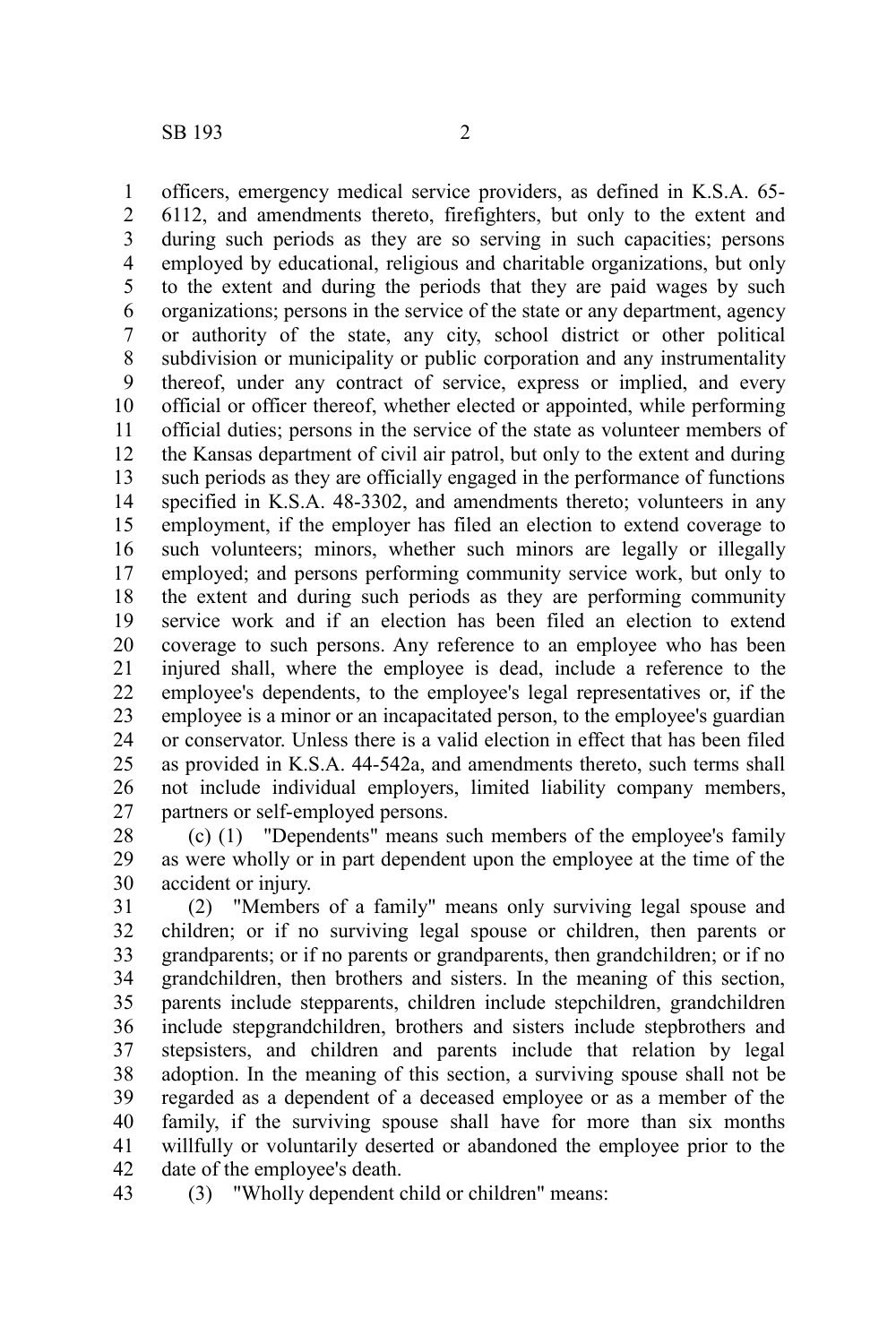(A) A birth child or adopted child of the employee except such a child whose relationship to the employee has been severed by adoption; 1 2

(B) a stepchild of the employee who lives in the employee's household; 3 4

(C) any other child who is actually dependent in whole or in part on the employee and who is related to the employee by marriage or consanguinity; or 5 6 7

(D) any child as defined in subsection  $(c)(3)(A)$ ,  $(3)(B)$  or  $(3)(C)$  who is less than 23 years of age and who is not physically or mentally capable of earning wages in any type of substantial and gainful employment or who is a full-time student attending an accredited institution of higher education or vocational education. 8 9 10 11 12

(d) "Accident" means an undesigned, sudden and unexpected traumatic event, usually of an afflictive or unfortunate nature and often, but not necessarily, accompanied by a manifestation of force. An accident shall be identifiable by time and place of occurrence, produce at the time symptoms of an injury and occur during a single work shift. The accident must be the prevailing factor in causing the injury. "Accident" shall in no case be construed to include repetitive trauma in any form. 13 14 15 16 17 18 19

(e) "Repetitive trauma" refers to *means* cases where an injury occurs as a result of repetitive use, cumulative traumas or microtraumas. The repetitive nature of the injury must be demonstrated by diagnostic or clinical tests. The repetitive trauma must be the prevailing factor in causing the injury. "Repetitive trauma" shall in no case be construed to *does not* include occupational disease, as defined in K.S.A. 44-5a01, and amendments thereto. 20 21 22 23 24 25 26

In the case of injury by repetitive trauma, the date of injury shall be the earliest of: 27 28

(1) The date the employee, while employed for the employer against whom benefits are sought, is taken off work by a physician due to the diagnosed repetitive trauma; 29 30 31

(2) the date the employee, while employed for the employer against whom benefits are sought, is placed on modified or restricted duty by a physician due to the diagnosed repetitive trauma; 32 33 34

(3) the date the employee, while employed for the employer against whom benefits are sought, is advised by a physician that the condition is work-related; or 35 36 37

(4) the last day worked, if the employee no longer works for the employer against whom benefits are sought. 38 39

40

In no case shall the date of accident be later than the last date worked.

(f) (1) "Personal injury" and "injury" mean any lesion or change in the physical structure of the body, causing damage or harm thereto. Personal injury or injury may occur only by accident, repetitive trauma or 41 42 43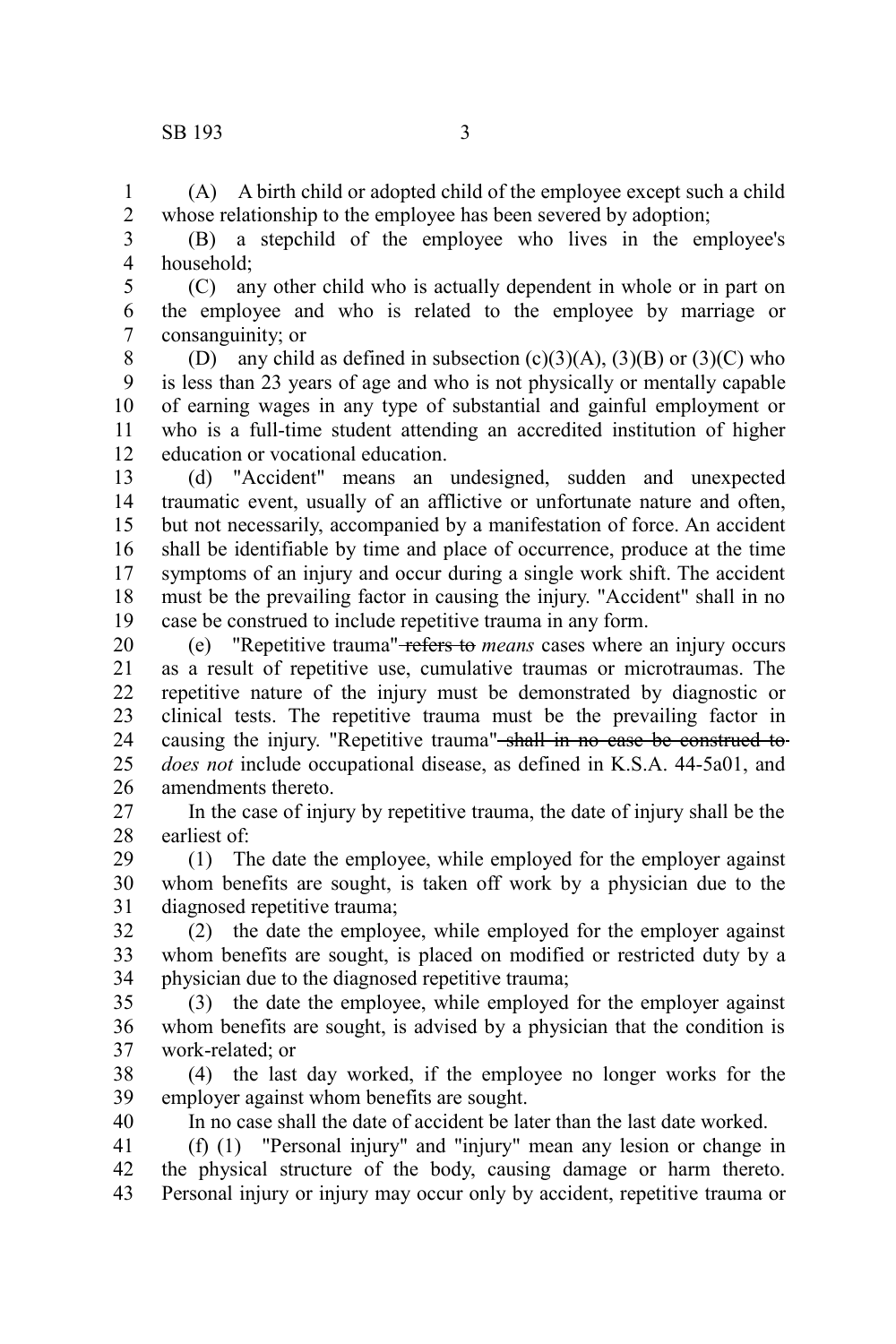occupational disease as those terms are defined *or as provided by paragraph (2)*. 1 2

*(2) "Personal injury" and "injury" include a mental injury, which means a mental or behavioral disorder or a loss of mental faculties. A mental injury may arise out of:* 3 4 5

6

*(A) A compensable physical injury;* 

*(B) a sudden, severe emotional shock traceable to a specific workrelated event; or* 7 8

*(C) a series of work-related events after which the employee develops a psychological injury.* 9 10

 $(2)(3)$  An injury is compensable only if it arises out of and in the course of employment. An injury is not compensable because work was a triggering or precipitating factor. An injury is not compensable solely because it aggravates, accelerates or exacerbates a preexisting condition or renders a preexisting condition symptomatic. 11 12 13 14 15

(A) An injury by repetitive trauma shall be deemed to arise out of employment only if: 16 17

(i) The employment exposed the worker to an increased risk or hazard to which the worker would not have been exposed in normal nonemployment life; 18 19 20

(ii) the increased risk or hazard to which the employment exposed the worker is the prevailing factor in causing the repetitive trauma; and 21 22

(iii) the repetitive trauma is the prevailing factor in causing both the medical condition and resulting disability or impairment. 23 24

(B) An injury by accident shall be deemed to arise out of employment only if: 25 26

(i) There is a causal connection between the conditions under which the work is required to be performed and the resulting accident; and 27 28

(ii) the accident is the prevailing factor causing the injury, medical condition and resulting disability or impairment. 29 30

(3)*(4)* (A) The words "arising out of and in the course of employment" as used in the workers compensation act shall not be construed to include: 31 32 33

(i) Injury that occurred as a result of the natural aging process or by the normal activities of day-to-day living; 34 35

(ii) accident or injury that arose out of a neutral risk with no particular employment or personal character; 36 37

(iii) accident or injury that arose out of a risk personal to the worker; or 38 39

(iv) accident or injury that arose either directly or indirectly from idiopathic causes. 40 41

(B) The words "arising out of and in the course of employment" as used in the workers compensation act shall not be construed to include 42 43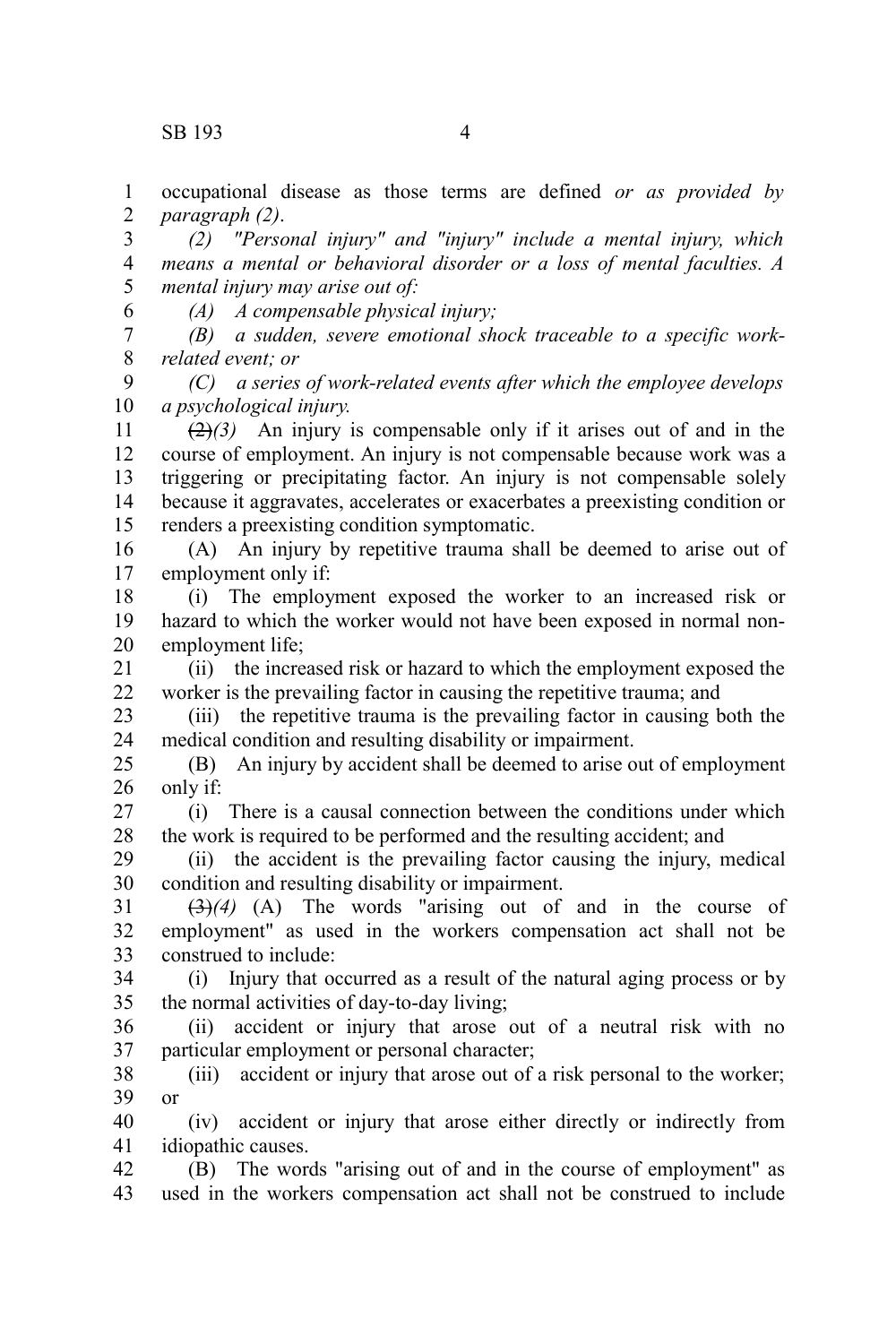injuries to the employee occurring while the employee is on the way to assume the duties of employment or after leaving such duties, the proximate cause of which injury is not the employer's negligence. An employee shall not be construed as being on the way to assume the duties of employment or having left such duties at a time when the worker is on the premises owned or under the exclusive control of the employer or on the only available route to or from work that is a route involving a special risk or hazard connected with the nature of the employment, that is not a risk or hazard to which the general public is exposed and that is a route not used by the public except in dealings with the employer. An employee shall not be construed as being on the way to assume the duties of employment, if the employee is a provider of emergency services responding to an emergency. 1 2 3 4 5 6 7 8 9 10 11 12 13

(C) The words, "arising out of and in the course of employment" as used in the workers compensation act shall not be construed to include injuries to employees while engaged in recreational or social events under circumstances where the employee was under no duty to attend and where the injury did not result from the performance of tasks related to the employee's normal job duties or as specifically instructed to be performed by the employer. 14 15 16 17 18 19 20

*(D) An injury that is a mental injury is not considered to arise out of and in the course of employment if it solely resulted from any disciplinary action, work evaluation, job transfer, layoff, demotion, termination or any similar action taken in good faith by the employer.* 21 22 23 24

(g) "Prevailing" as it relates to the term "factor" means the primary factor, in relation to any other factor. In determining what constitutes the "prevailing factor" in a given case, the administrative law judge shall consider all relevant evidence submitted by the parties. 25 26 27 28

(h) "Burden of proof" means the burden of a party to persuade the trier of facts by a preponderance of the credible evidence that such party's position on an issue is more probably true than not true on the basis of the whole record unless a higher burden of proof is specifically required by this act. 29 30 31 32 33

(i) "Director" means the director of workers compensation as provided for in K.S.A. 75-5708, and amendments thereto. 34 35

(j) "Healthcare provider" means any person licensed, by the proper licensing authority of this state, another state or the District of Columbia, to practice medicine and surgery, osteopathy, chiropractic, dentistry, optometry, podiatry, audiology or psychology. 36 37 38 39

40

(k) "Secretary" means the secretary of labor.

(l) "Construction design professional" means any person who is an architect, professional engineer, landscape architect or land surveyor who has been issued a license by the state board of technical professions to 41 42 43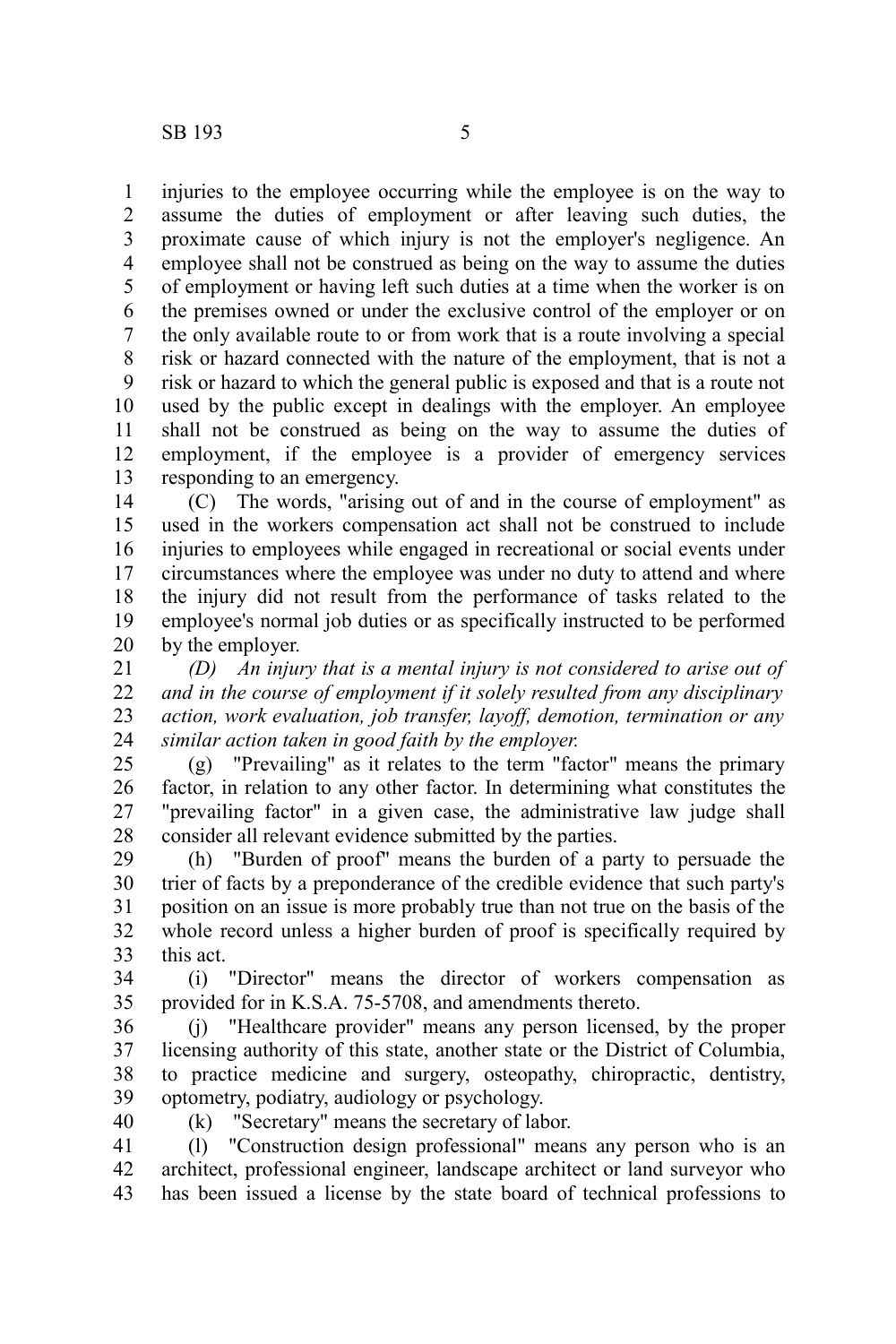practice such technical profession in Kansas or any corporation organized to render professional services through the practice of one or more of such technical professions in Kansas under the professional corporation law of Kansas or any corporation issued a certificate of authorization under 1 2 3 4

K.S.A. 74-7036, and amendments thereto, to practice one or more of such technical professions in Kansas. 5 6

(m) "Community service work" means: (1) Public or community service performed as a result of a contract of diversion or of assignment to a community corrections program or conservation camp or suspension of sentence or as a condition of probation or in lieu of a fine imposed by court order; or (2) public or community service or other work performed as a requirement for receipt of any kind of public assistance in accordance with any program administered by the secretary for children and families. 7 8 9 10 11 12 13

(n) "Utilization review" means the initial evaluation of appropriateness in terms of both the level and the quality of healthcare and health services provided to a patient, based on accepted standards of the healthcare profession involved. Such evaluation is accomplished by means of a system that identifies the utilization of healthcare services above the usual range of utilization for such services, that is based on accepted standards of the healthcare profession involved and that refers instances of possible inappropriate utilization to the director for referral to a peer review committee. 14 15 16 17 18 19 20 21  $22$ 

(o) "Peer review" means an evaluation by a peer review committee of the appropriateness, quality and cost of healthcare and health services provided a patient that is based on accepted standards of the healthcare profession involved and that is conducted in conjunction with utilization review. 23 24 25 26 27

(p) "Peer review committee" means a committee composed of healthcare providers licensed to practice the same healthcare profession as the healthcare provider who rendered the healthcare services being reviewed. 28 29 30 31

(q) "Group-funded self-insurance plan" includes each group-funded workers compensation pool that is authorized to operate in this state under K.S.A. 44-581 through 44-592, and amendments thereto, each municipal group-funded pool under the Kansas municipal group-funded pool act that is covering liabilities under the workers compensation act and any other similar group-funded or pooled plan or arrangement that provides coverage for employer liabilities under the workers compensation act and is authorized by law. 32 33 34 35 36 37 38 39

(r) On and after the effective date of this act, "Workers compensation board" or "board" means the workers compensation appeals board established under K.S.A. 44-555c, and amendments thereto. 40 41 42

(s) "Usual charge" means the amount most commonly charged by 43